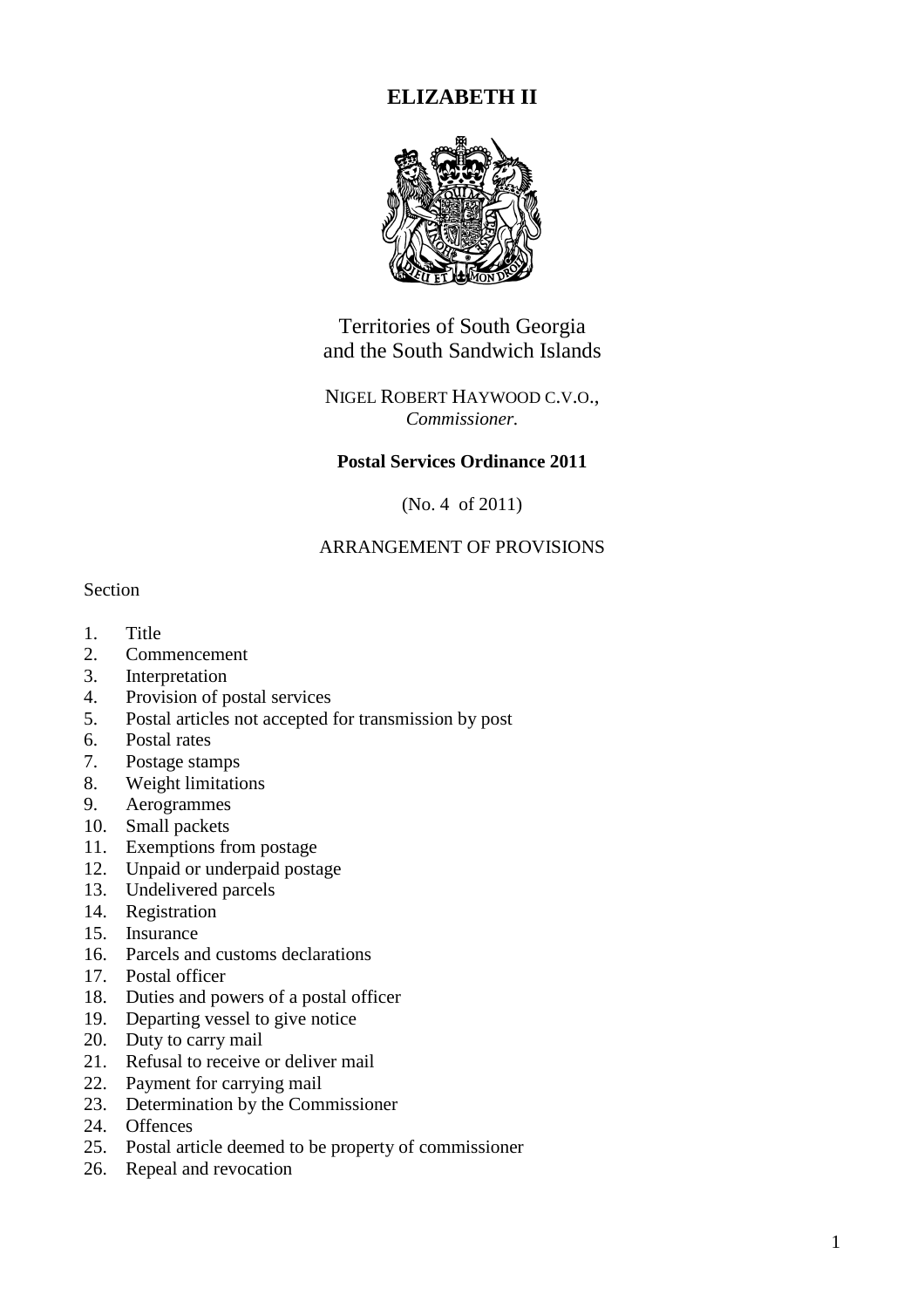# **ELIZABETH II**



Territories of South Georgia and the South Sandwich Islands

NIGEL ROBERT HAYWOOD C.V.O., *Commissioner.* 

# **POSTAL SERVICES ORDINANCE 2011**

(No. 4 of 2011)

*(enacted: 25 August 2011) (published: 9 September 2011) (commencement: on publication)* 

# AN ORDINANCE

To provide for postal services in the Territory; to repeal the Post Office Ordinance<sup>(a)</sup> in relation to the Territory; and for connected purposes.

ENACTED by the Commissioner of South Georgia and the South Sandwich Islands—

### **1. Title**

 $\overline{a}$ 

This Ordinance is the Postal Services Ordinance 2011.

### **2. Commencement**

This Ordinance comes into force when it is published in the Gazette.

### **3. Interpretation**

In this Ordinance —

"aerogramme" means a letter written on a form consisting of a single sheet of paper suitably folded and gummed on all sides, which is sold by the Post Office for the purpose of being used to send messages by air mail;

"frank" means stamp with a postmark to indicate date and place of mailing;

"inland" means, in relation to a postal article, one sent —

(a) within South Georgia and the South Sandwich Islands;

<sup>&</sup>lt;sup>(a)</sup> Cap.52, Laws of the Falkland Islands (1950 Edition), as it applies to South Georgia and the South Sandwich Islands under the Application of Colony Laws Ordinance (Cap. 1, Dependencies Series).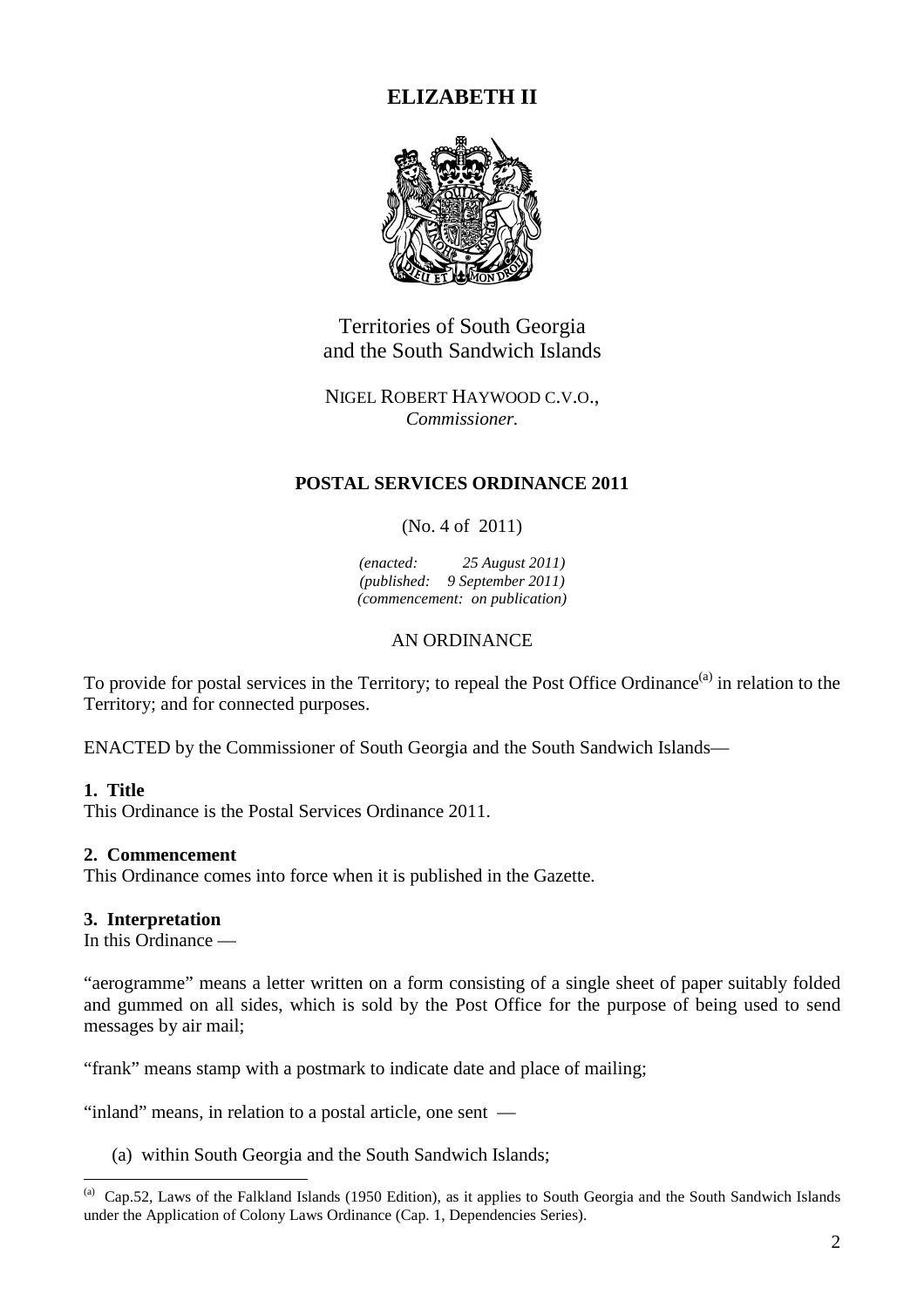- (b) to the Falkland Islands; or
- (c) to the British Antarctic Territory;

"postal article" means an article received by a postal officer for transmission by post;

"postal services" includes —

- (a) the issue and sale of postage stamps for the Territory; and
- (b) the transmission of postal articles by post;

"properly stamped" means, in relation to a postal article, that it bears postage stamps or markings which indicate that, when the article was posted in the Territory or in another country, the rates for postage, as determined under this Ordinance or under the law of the other country, were paid;

"transmission by post" means —

(a) transmission within the Territory by authority of the Commissioner for the purposes of the Ordinance; or

(b) transmission to a place outside the Territory in accordance with arrangements in force between the Commissioner and the postal administration of any other country.

# **4. Provision of postal services**

(1) The Commissioner —

- (a) is to ensure that postal services are provided in accordance with this Ordinance;
- (b) may authorise a postal administration for that purpose; and

(c) may appoint a Postmaster to be responsible for the provision of postal services in the Territory in accordance with this Ordinance.

(2) Except as provided by this Ordinance, no person may provide (or purport to provide) postal services for the Territory.

(3) A person who breaches subsection (2) commits an offence.

### **5. Postal articles not accepted for transmission by post**

The Commissioner may determine that a postal article (or class of articles) will not be accepted for transmission by post, including postal articles that are not properly addressed or stamped.

# **6. Postal rates**

(1) The Commissioner will set postal rates for the Territory.

(2) The postal rates set out in the Schedule —

(a) are deemed to have been in force for the Territory since 1 July 2010; and

(b) will remain in force until the Commissioner determines other postal rates under subsection (1).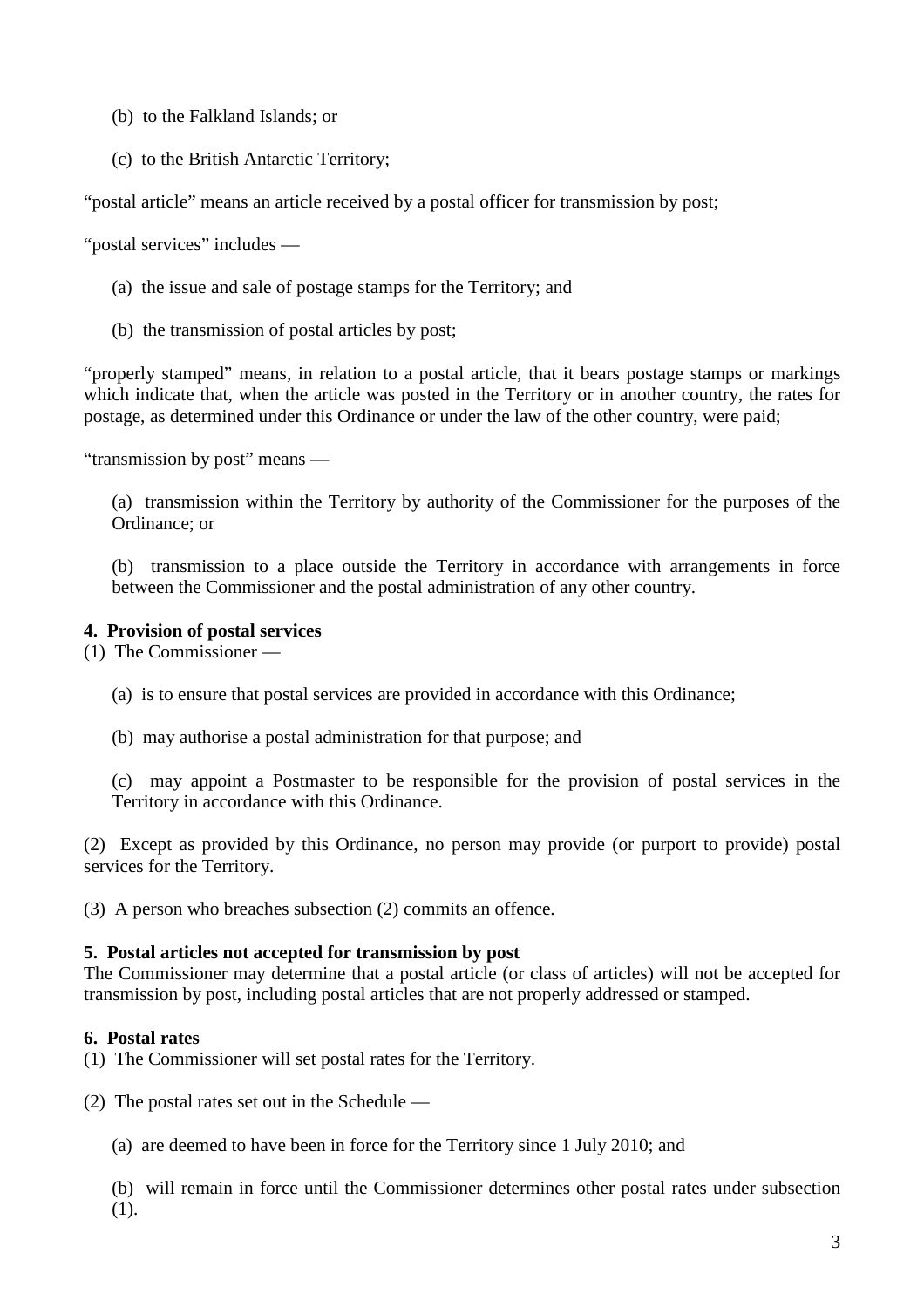# **7. Postage stamps**

(1) The Commissioner may authorise the issue of postage stamps of any denomination or design for use in the Territory.

(2) The Commissioner may determine that a postage stamp previously issued by authority of the Commissioner will cease to be authorised for use from a specified date.

(3) Only authorised postage stamps are valid for use in the Territory.

### **8. Weight limitations**

An item will not be accepted for transmission

- (a) as an overseas letter or as a small packet, if it exceeds 2 kilograms in weight;
- (b) as an overseas air mail parcel;
- (c) as an overseas surface mail parcel, if it exceeds 30 kilograms in weight;
- (d) as an inland letter, if it exceeds 2 kilograms in weight; or
- (e) as an inland parcel, if it exceeds 10 kilograms in weight.

#### **9. Aerogrammes**

- (1) An aerogramme will not be accepted for transmission by air mail
	- (a) if it has any enclosure; or
	- (b) if it is not sufficiently stamped for transmission as an aerogramme by air mail.

(2) Where, under subsection (1), an aerogramme is not accepted for transmission by airmail, it may, at the discretion of the Postal Officer or Postmaster, be accepted for transmission by surface mail if it is sufficiently stamped for such transmission.

### **10. Small packets**

(1) A class of postal packets called "small packets" is authorised with the object of affording facilities, in the inland and international postal service, for the transmission of small articles of merchandise in the letter mail.

(2) The exchange of small packets in the international service is limited to those countries that have agreed to participate in the service.

(3) The prohibitions applicable to letter post apply equally to the service of small packets.

(4) The following are additionally excluded from transmission in small packets

(a) letters, notes or documents having the character of actual and personal correspondence, which  $-$ 

(i) includes tapes, disks or wires bearing recordings of current and personal messages; but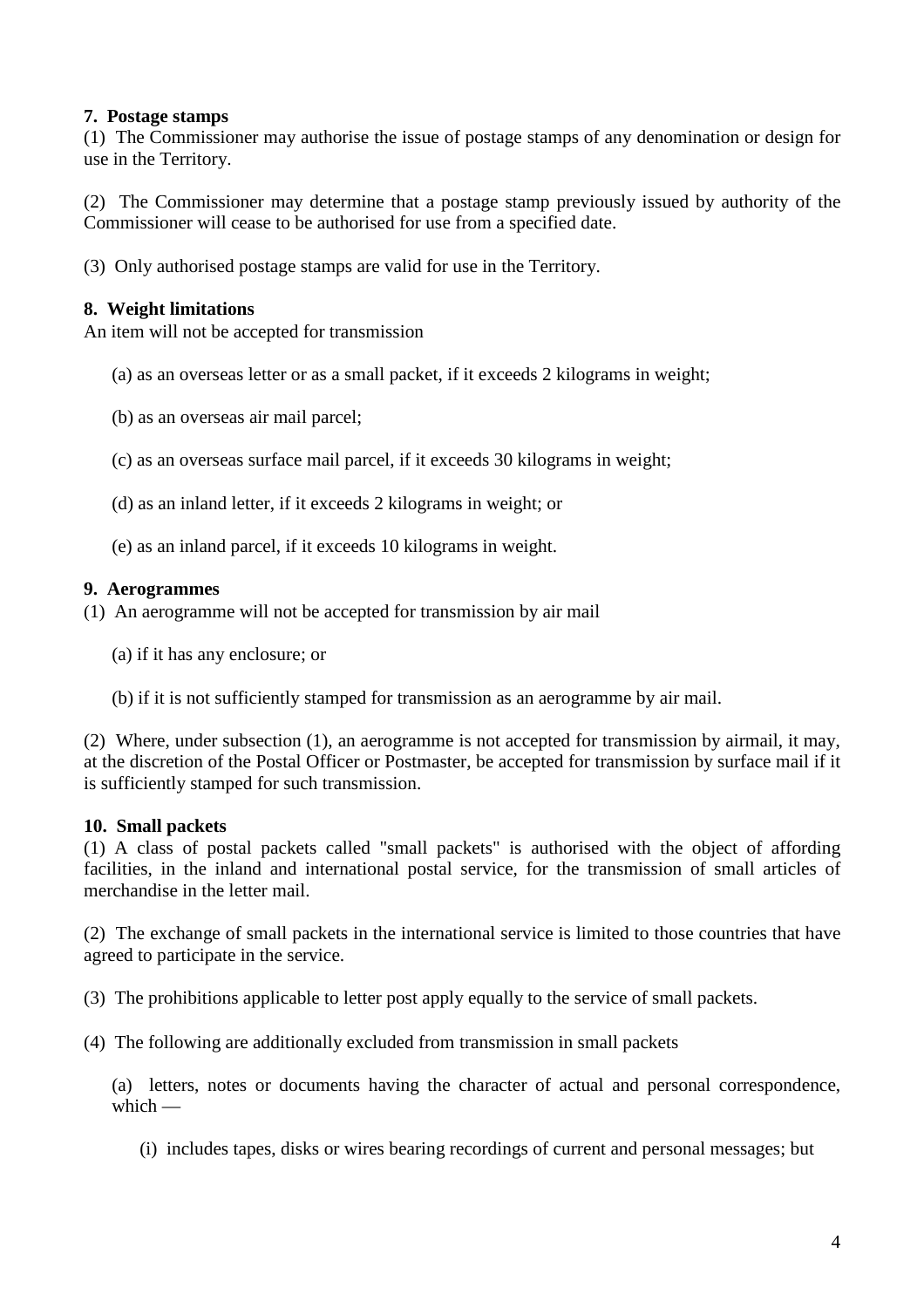(ii) does not include open invoices reduced to their simplest form (consisting of the addressee's address, the description of the article and the sender's address);

(b) coins;

(c) banknotes;

(d) currency notes;

- (e) negotiable instruments payable to the bearer;
- (f) platinum, gold or silver (manufactured or not);

(g) precious stones;

- (h) jewels and other valuable articles; and
- (i) postage stamps, whether obliterated or not.

(5) A small packet must be marked with the words "small packet" in the top left-hand corner of the front of the packet.

(6) A small packet addressed to a destination outside the Territory must have securely fixed to it an International Customs Declaration Form in a form approved by the Universal Postal Union (and obtainable from the postal authorities) which has been fully and properly completed by the sender.

(7) A small packet not complying with subsections (4), (5) or (6) will not be accepted for transmission in the letter mail.

(8) Where, under subsections (4), (5) or (6) or under section 8(a), a small packet is not accepted for transmission in the letter mail, it will be treated as a parcel and be charged for and transmitted accordingly.

(9) Small packets may be registered but not insured.

# **11. Exemptions from postage**

(1) The following postal articles may be accepted for transmission by mail without the pre-payment of postage

(a) postal articles originating in a department of the Government, posted in the Territory and bearing

(i) the words "On Her Majesty's Service" conspicuously marked at the top of the front of the item; and

(ii) in the lower left-hand or right-hand corner of the front of the article the official departmental stamp; and

(b) postal articles sent on postal business by the postal authorities.

(2) Postage will ordinarily be prepaid by affixing adhesive postage stamps obtained from the postal authorities but, by arrangement between the sender and the Postmaster, may be prepaid by use of a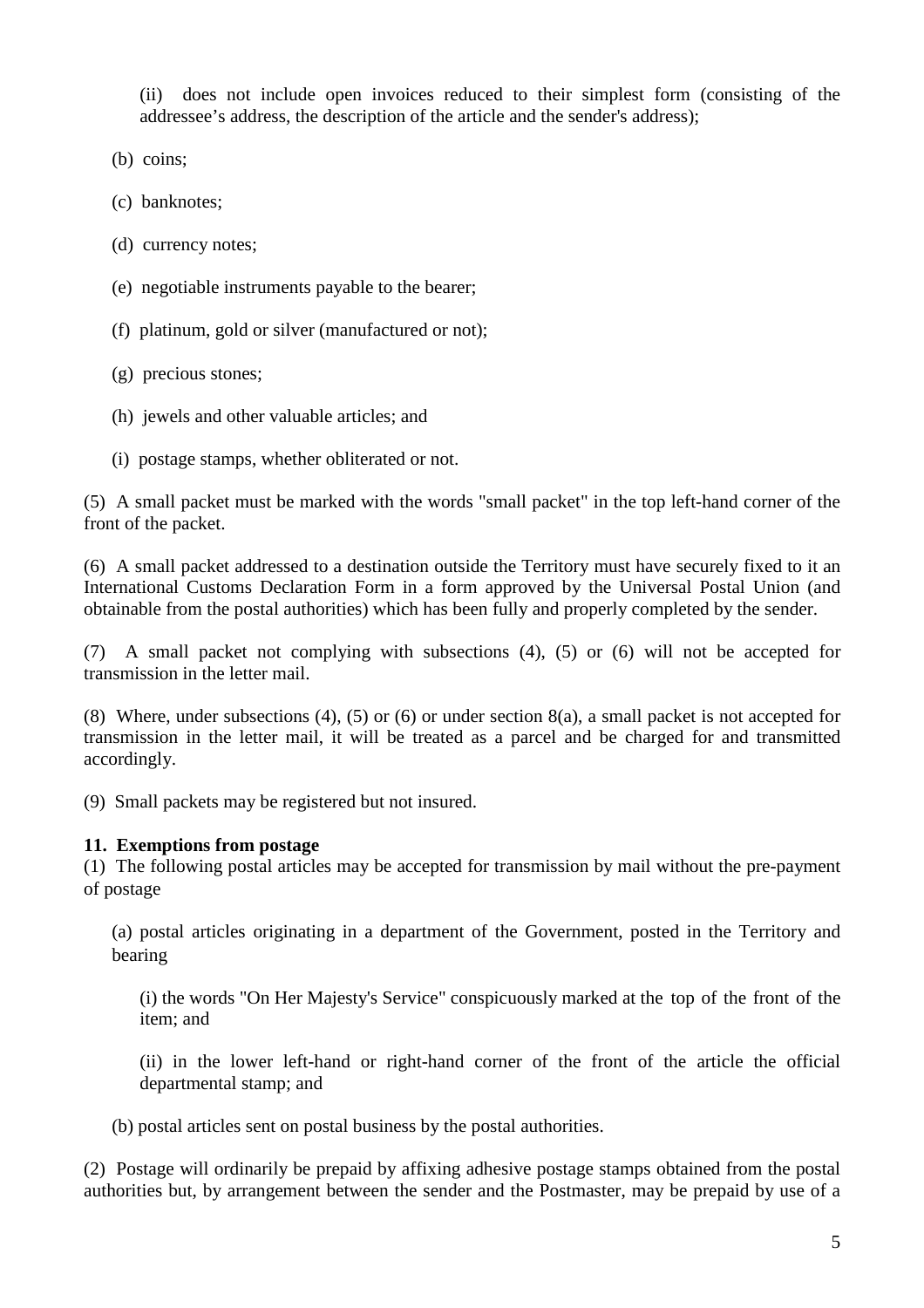franking machine approved by the Postmaster and subject to compliance with such conditions the Postmaster may specify.

# **12. Unpaid or underpaid postage**

(1) Where the postage payable on any postal article has not been prepaid or has not been fully prepaid, a surcharge is payable

- (a) by the addressee on its delivery; or
- (b) by the sender, if it is refused or cannot be delivered.

(2) Surcharges on any postal article that has not been prepaid or has not been fully prepaid will be calculated as

(a) in the case of an overseas postal article, according to the Detailed Regulations of the Universal Postal Union; and

(b) in the case of an inland postal article, double the postage or double the deficiency as the case may be.

(3) An air mail packet on which either none or only part of the postage payable on it has been paid may be dealt with as if it were not an airmail packet.

(4) A postal article which is not properly stamped will not be delivered unless the surcharge is paid.

(5) The surcharge marked on the postal article by the postal administration (of the Territory or of another country) is evidence of the amount payable unless the contrary is proved.

# **13. Undelivered postal articles**

(1) A postal article not collected within three months from the posting or a notification of arrival may be returned to the sender or otherwise disposed of as the Postmaster thinks fit.

(2) A fee payable under this section is payable in cash in such manner as the Postmaster may direct.

# **14. Registration**

- (1) The fees for registration are
	- (a) inland 75 pence; and
	- (b) overseas £3.50.

(2) The maximum limit of compensation for the loss of a registered postal packet is —

- (a) £20, where the overseas fee has been paid; and
- (b) £10 otherwise.

# **15. Insurance**

(1) Insurance is available only in relation to letters and parcels addressed to an address in the United Kingdom and any other country for the time being notified by the Postmaster.

(2) Insurance charges are £3 and the maximum insured value is £300.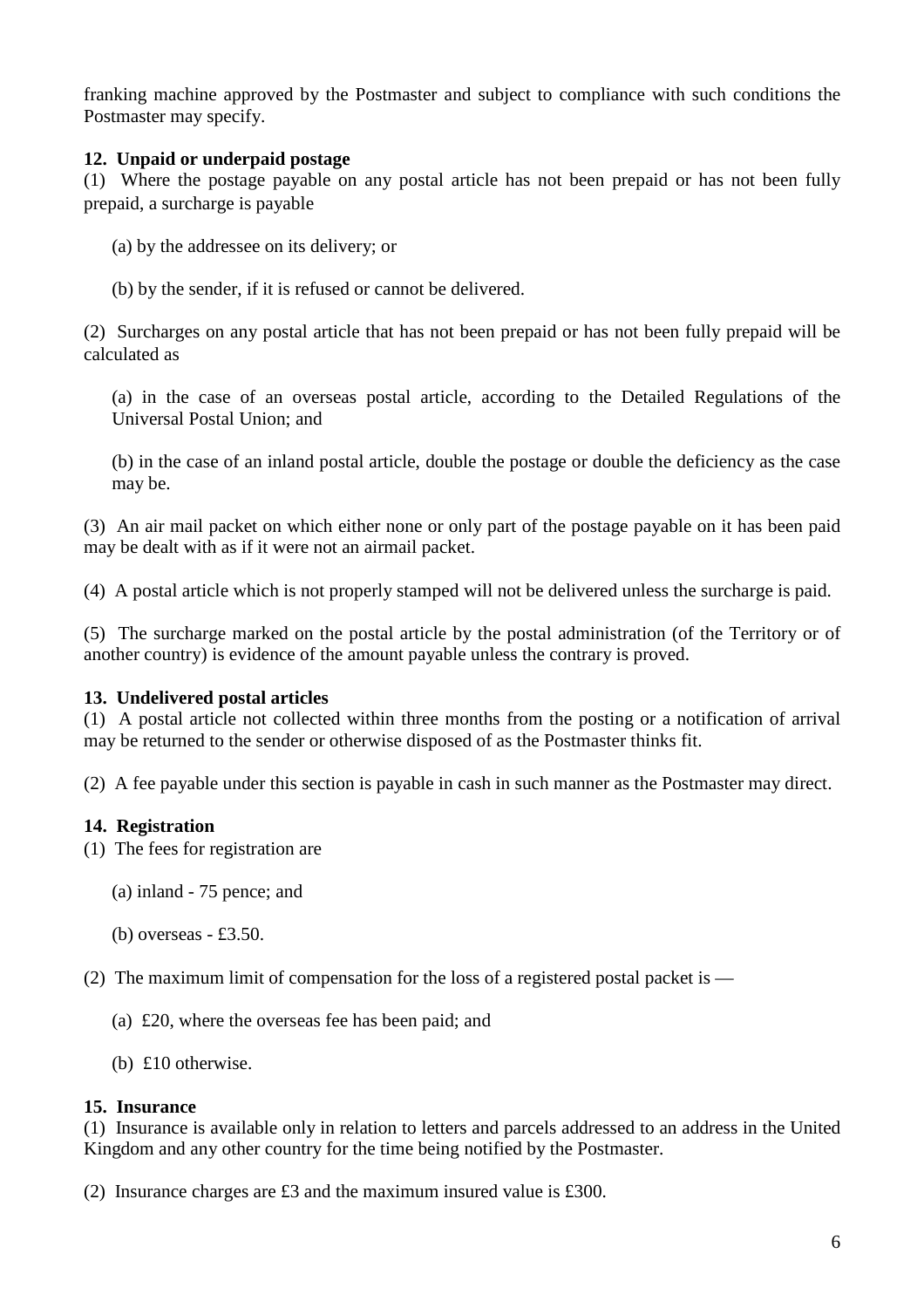# **16. Parcels and customs declarations**

(1) Subsection (2) applies to parcels addressed to destinations outside the Territory.

(2) A parcel to which this subsection applies must have securely fixed to it an International Customs Declaration Form in a form approved by the Universal Postal Union (and obtainable from the postal authorities) which has been fully and properly completed by the sender.

# **17. Postal officer**

(1) The Commissioner may authorise one or more persons to perform the functions of postal officer for the Territory, and may confer any power necessary for the postal officer to do so.

(2) A person authorised to perform the functions of postal officer may perform those functions wherever necessary.

(3) A person who performs or purports to perform the functions of a postal officer when not authorised commits an offence.

### **18. Duties and powers of a postal officer**

- (1) The duties of a postal officer are
	- (a) to receive, frank and keep safe all postal articles;
	- (b) to arrange for the onward transmission of all postal articles; and
	- (c) to exercise any other duties as required by the Commissioner.

(2) A postal officer has the power of detention, examination, opening and disposal of postal articles as authorised by the Commissioner.

### **19. Departing vessel to give notice**

(1) The captain of a vessel which is about to depart Cumberland Bay must give notice to a postal officer of the vessel's intended departure, not less than 12 hours before the intended departure time.

(2) The captain of the vessel must answer the questions of a postal officer about the ship and the ship's intended voyage if those questions are relevant to the carriage of mail.

### **20. Duty to carry mail**

(1) A captain of a vessel must carry on the vessel any mail supplied by a postal officer.

(2) Any mail so supplied and carried on a ship must be kept dry and secure, and must be entered on the ship's customs manifest as soon as practicable.

### **21. Refusal to receive or deliver mail**

A captain of a vessel commits an offence who —

(a) refuses to receive mail from or on behalf of a postal officer or wilfully delays in the receipt of mail;

(b) refuses, neglects or wilfully delays the delivery of the mail at the port of destination.

### **22. Payment for carrying mail**

The postal officer who receives mail from a vessel's captain will, on demand, pay to the captain such sum as the Commissioner may determine.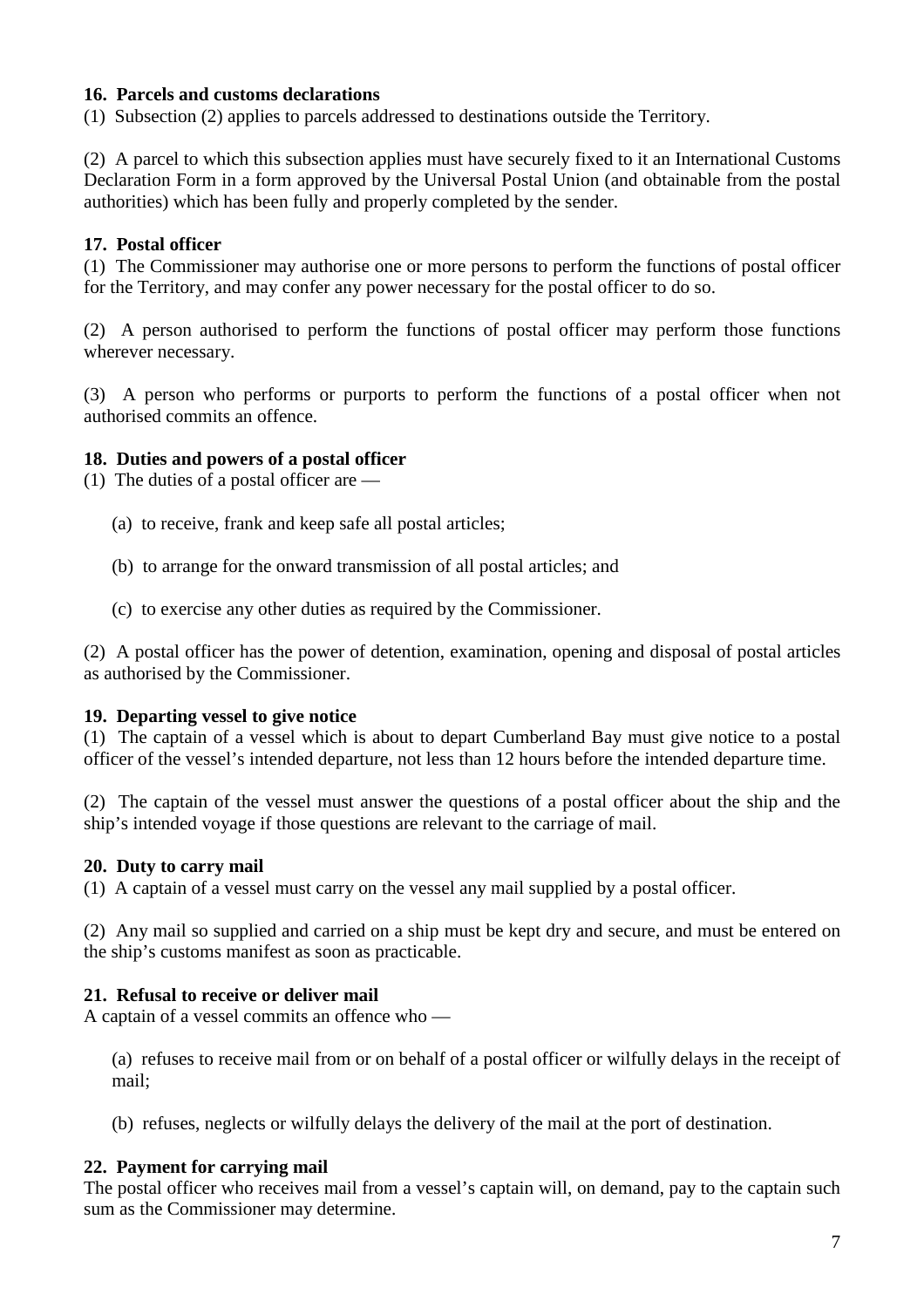### **23. Determination by the Commissioner**

(1) Where any matter is determined by the Commissioner under this Ordinance, the Commissioner may publish a notice of that determination in the Gazette.

(2) A person may not be convicted of an offence under this Ordinance in connection with a determination by the Commissioner if that determination had not been notified in the Gazette at the time of the alleged offence.

# **24. Offences**

(1) An offence under this Ordinance may only be tried summarily by the Magistrate's Court.

(2) A person convicted of an offence under this Ordinance is liable to a fine or to imprisonment for a term not exceeding two years or both a fine and such imprisonment.

(3) In subsection (2), "a fine" means a fine of such amount as the Magistrate's Court sees fit to impose having regard to the gravity and consequences of the offence, and the need to discourage others from committing like offences and the means and circumstances of the offender.

### **25. Postal article deemed to be property of Commissioner**

A postal article is deemed to be the property of the Commissioner for the purposes of laying an information in relation to it.

# **26. Repeal and revocation**

 $\overline{a}$ 

The Post Office Ordinance<sup>(a)</sup> is repealed in relation to the Territory, and all orders made under that Ordinance are revoked in relation to the Territory.

### **SCHEDULE**

(section  $6(2)$ )

| <b>Airmail Rates</b>      |                                 | $\pounds$    |
|---------------------------|---------------------------------|--------------|
| Letters                   | First 20g<br>each extra 10 g    | 0.70<br>0.25 |
| Small packets             | First $70 g$<br>each extra 10 g | 1.15<br>0.14 |
| Postcard                  |                                 | 0.60         |
| Aerogramme                |                                 | 0.60         |
| Illustrated<br>aerogramme |                                 | 0.70         |
| <b>Registration Fee</b>   |                                 | 3.50         |

<sup>&</sup>lt;sup>(a)</sup> Cap.52, Laws of the Falkland Islands (1950 Edition), as it applies to South Georgia and the South Sandwich Islands under the Application of Colony Laws Ordinance (Cap. 1, Dependencies Series).